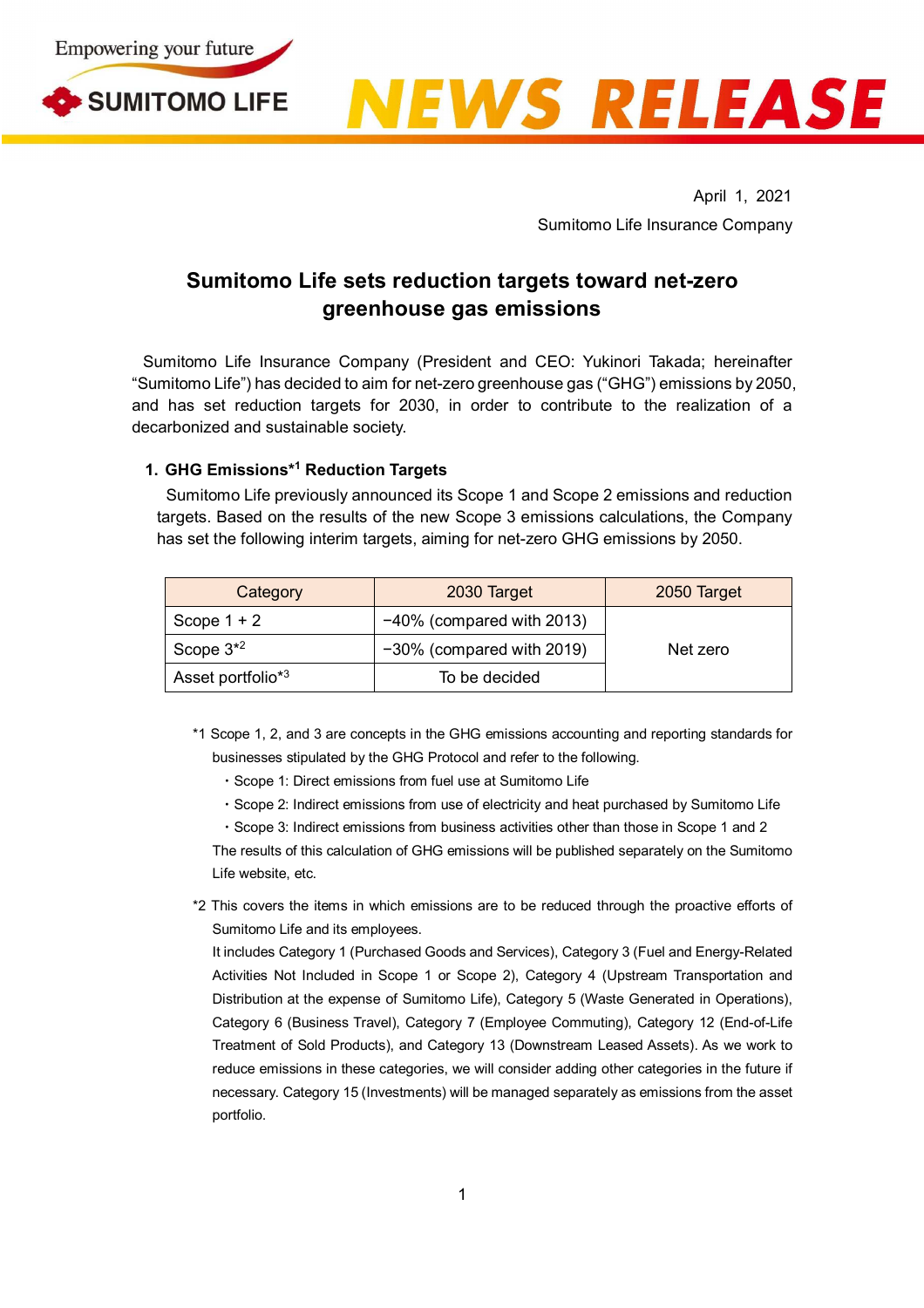\*3 From the perspective of tackling global social issues, all assets including overseas assets (excluding government bonds, etc.) will be covered. Government bonds, etc. are excluded from the viewpoint of covering the core economic activities, such as production and consumption, which lead to GHG emissions.

### **2. Efforts as a life insurance company to achieve the 2030 targets**

We will further promote energy and resource conservation efforts in our equipment and facilities, which we have been working on for some time, as well as employeeparticipatory efforts, such as reducing waste by promoting reusable bags and personal use thermos bottles.

In addition, we will promote the introduction of equipment with high environmental performance and renewable energy related initiatives, such as the planned relocation of the Tokyo Head Office in fiscal 2022 and the introduction of electricity derived from renewable energy sources for use in our buildings.

## **3. Efforts as an institutional investor to achieve the 2030 targets**

We have been promoting responsible investment (ESG investment and stewardship activities) with the aim of achieving both the realization of a sustainable society and the improvement of medium- to long-term investment returns. In particular, in response to the climate change issue, we have been promoting initiatives to reduce GHG emissions of counterparties we invest in, including dialogue activities on environmental issues and investment that contributes to decarbonization. We are also a signatory to the "Climate Action 100+" and "CDP" international initiatives in order to motivate counterparties in cooperation with other investors, etc.

In the future, we will further promote the efforts we have made to date, as well as take the following actions from the perspective of ultimately aligning the GHG emissions of our asset portfolio with the goals of the Paris Agreement, an international framework for reducing greenhouse gas emissions:

a. Set 2030 targets for our asset portfolio to achieve the net-zero target in 2050 We are currently calculating the emissions from our asset portfolio on a trial basis, and will set and disclose actual emissions and reduction targets for 2030.

#### b. Strengthen the system for promoting responsible investment

Under the supervision of the Responsible Investment Team newly established in the Investment Planning Department, the PDCA cycle will be appropriately implemented to promote responsible investment through the framework of the Responsible Investment Committee\* <sup>4</sup> and the Responsible Investment Meeting.\* 5

- \*4 The Committee is composed of outside experts and was reorganized from the former Thirdparty Committee Regarding Stewardship Activities.
- \*5 Newly established as a meeting body to discuss and improve the level of responsible investment activities throughout the asset investment division.